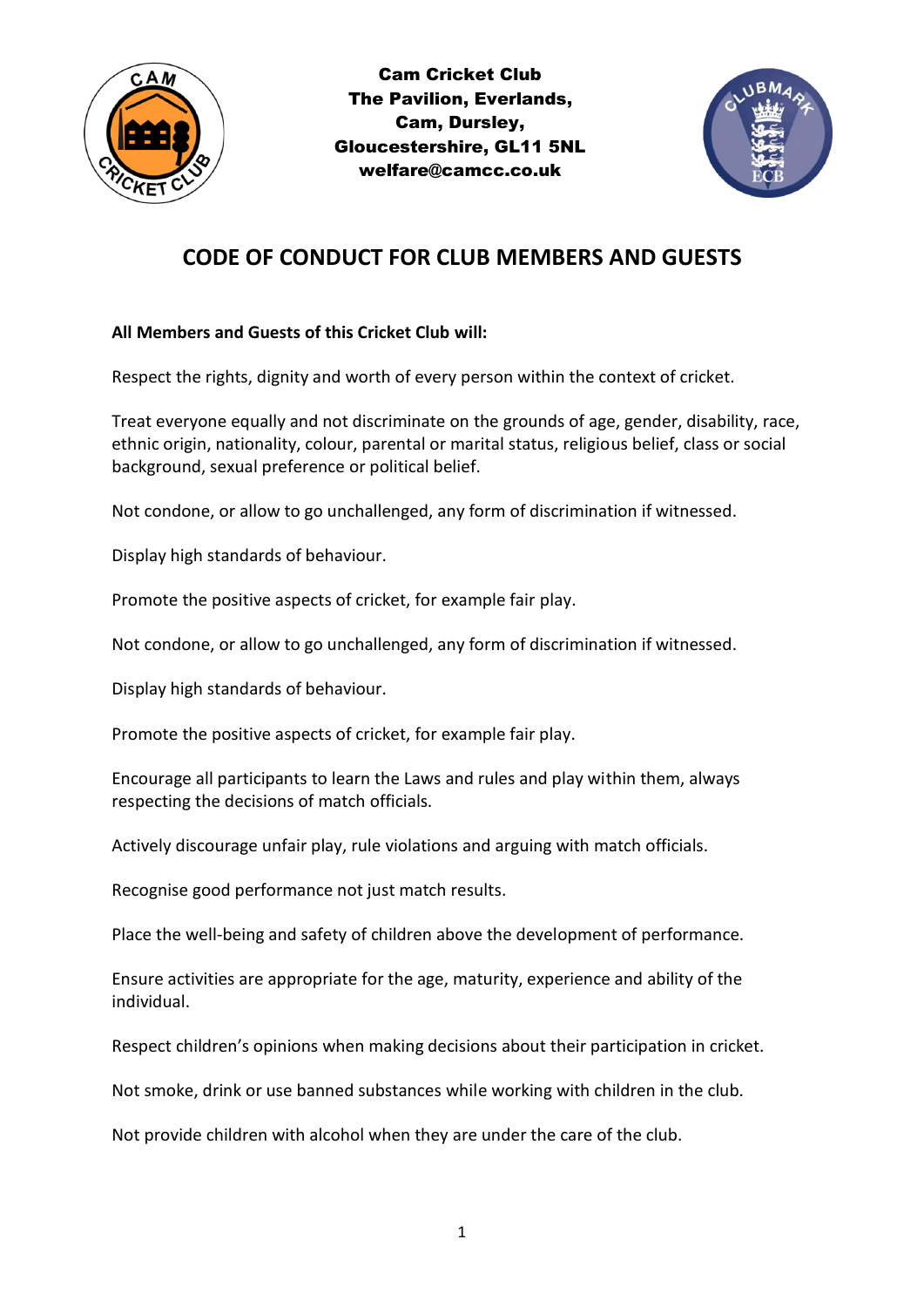

Cam Cricket Club The Pavilion, Everlands, Cam, Dursley, Gloucestershire, GL11 5NL welfare@camcc.co.uk



Follow ECB guidelines set out in the "Safe Hands – Cricket's Policy for Safeguarding Children" and any other relevant guidelines issued.

Report any concerns in relation to a child, following reporting procedures laid down by the ECB.

\* Members and guests include all members and officers of the cricket club and all guests of those members and officers, as well as all individuals who watch/attend/participate/ officiate in matches hosted by the club in whatever capacity.

#### **Code of Conduct for Club Officials and Volunteers**

The essence of good ethical conduct and practice is summarised below. All volunteers must:

Consider the well-being and safety of participants before the development of performance.

Develop an appropriate working relationship with performers, based on mutual trust and respect.

Make sure all activities are appropriate to the age, ability and experience of those taking part

Promote the positive aspects of the sport (e.g. fair play)

Display consistently high standards of behaviour and appearance.

Follow all guidelines laid down by the national governing body and the club.

Be appropriately vetted, if required

Hold the appropriate, valid qualifications and insurance cover.

Never exert undue influence over performers to obtain personal benefit or reward.

Never condone rule violations, rough play or the use of prohibitive substances

Always work in an open environment (i.e. avoid private or unobserved situations, and encourage an open environment)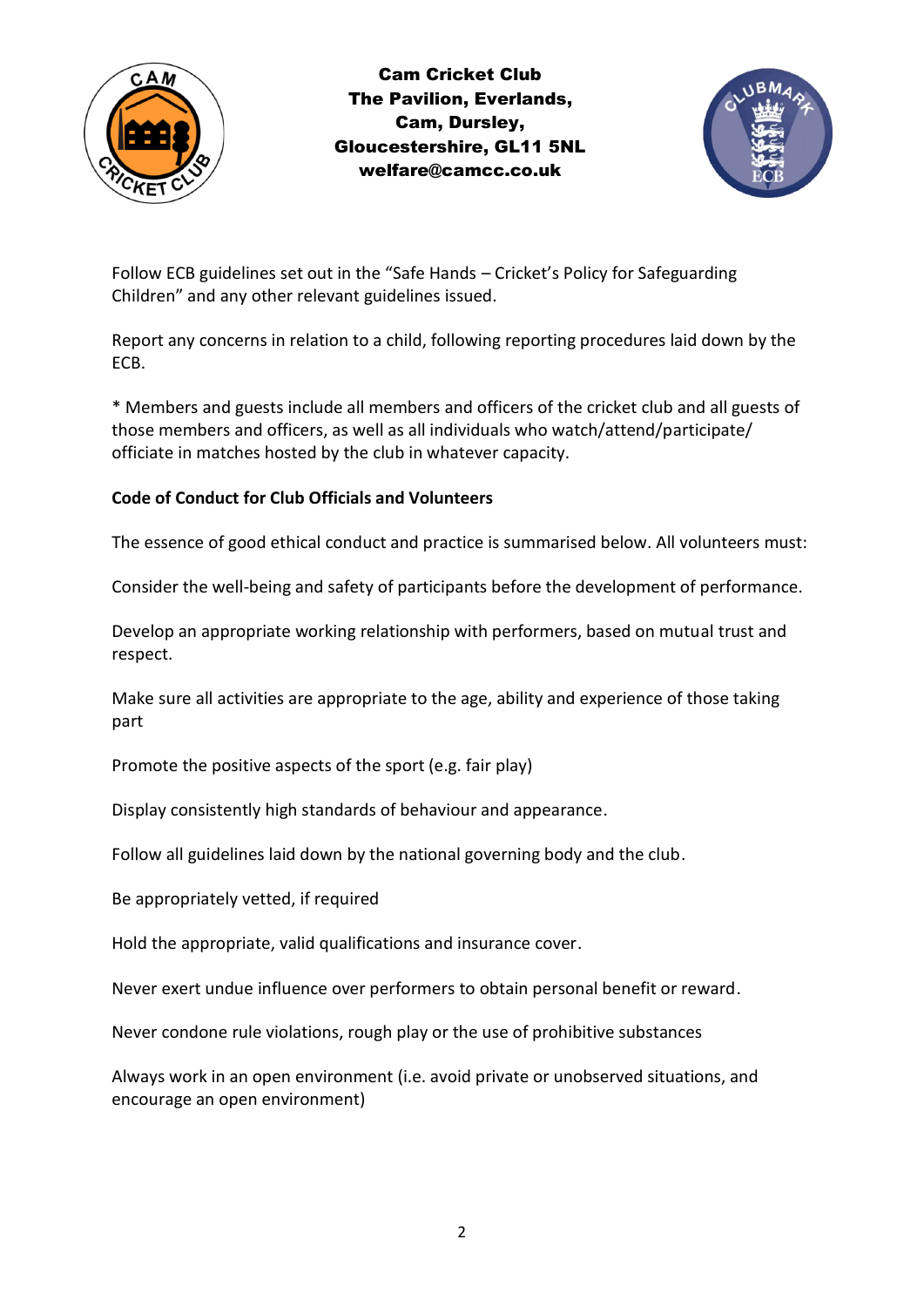

Cam Cricket Club The Pavilion, Everlands, Cam, Dursley, Gloucestershire, GL11 5NL welfare@camcc.co.uk



Inform players and parents of the requirements of cricket.

Know and understand the ECB's "Safe Hands – Cricket's Policy for Safeguarding Children".

Ensure physical contact is appropriate, necessary and is carried out within recommended guidelines and with the player's full consent and approval.

Not engage in any form of sexually related contact with a young player. This is strictly forbidden, as is sexual innuendo, flirting or inappropriate terms or gestures. The ECB adopts the Home Office guidelines, which recommend that "people in positions of trust and authority do not have sexual relationships with 16-17 years old in their care".

Attend appropriate training to keep up to date with their role, especially with respect to the safeguarding of children.

#### **Code of Conduct for Junior Members**

Cam Cricket Club is fully committed to safeguarding and promoting the wellbeing of all its members, coaches, administrators and parents. All those associated with the club should, at all times, show respect and be encouraged to share any concerns or complaints that they may have about any aspect of the club with our welfare and safeguarding team of Ingrid Rowlands and Sally Selby (welfare@camcc.co.uk) or the Junior Cricket Co-Ordinator, Janet Lane [\(youth@camcc.co.uk\)](mailto:youth@camcc.co.uk).

As a member of Cam Cricket Club you are expected to abide by the following Junior Club Rules.

All members must play within the rules and respect officials and their decisions.

All members must respect opponents.

Members should keep to agreed timings for training and competitions or inform their coach or team manager if they are going to be late.

Members must wear suitable kit as appropriate for training and match sessions, as agreed with the coach/team manager.

Members must pay any fees for training or events promptly.